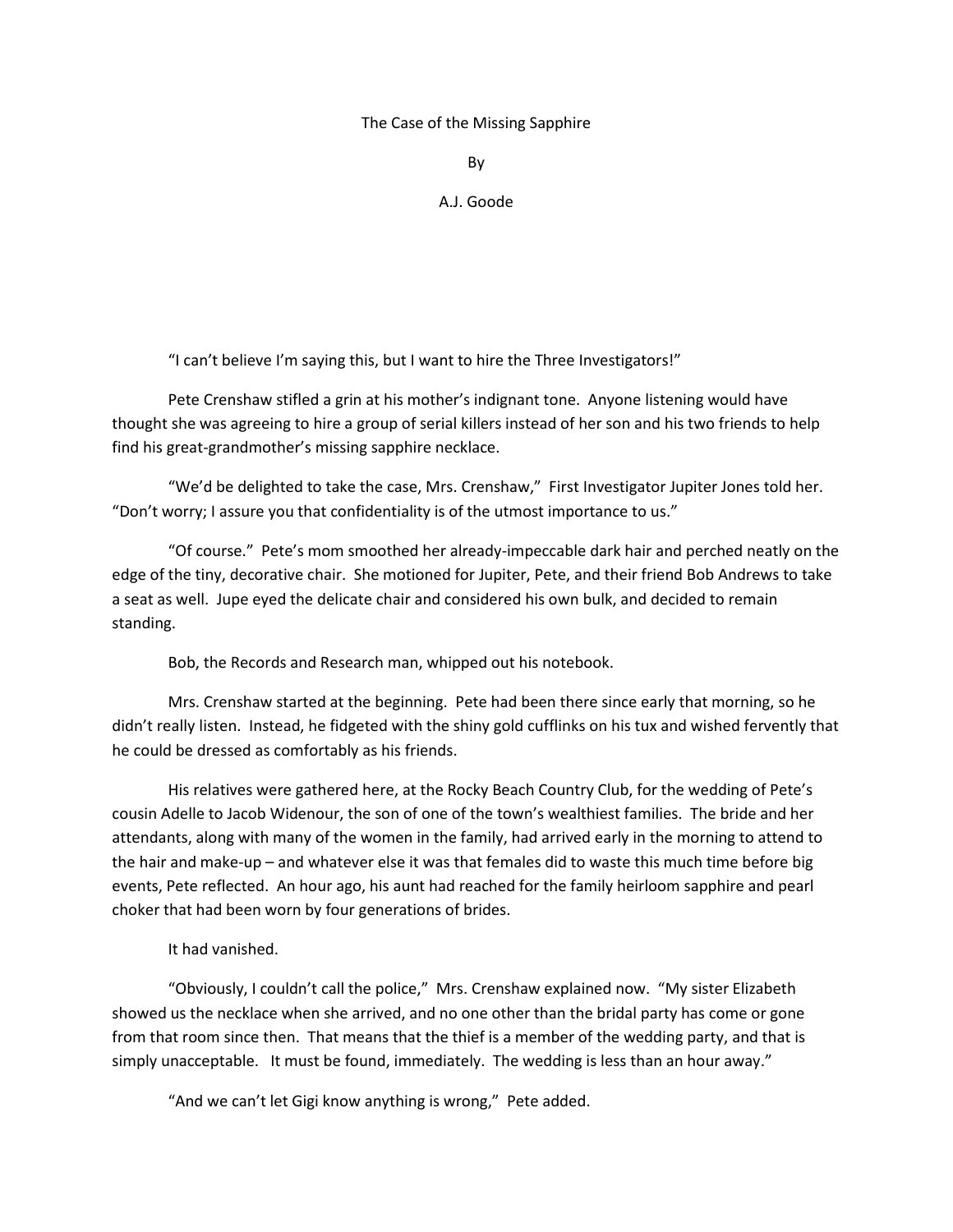"Who is Gigi?" Jupiter asked.

"My Great-Grandmother," Pete said, shuddering elaborately. "Believe me, Jupe; you do *not* want Gigi to get mad."

"Respect, Peter," his mother admonished. "My grandmother feels that being called Great-Grandmother makes her sound old, so she asks that the younger ones refer to her as G.G., or Gigi."

"She's ninety-two, Mom. She's going to sound old no matter what we call her."

"The necklace was given to her for her own wedding by my grandfather," Mrs. Crenshaw continued. "Every daughter and granddaughter has been married wearing it ever since."

"Not every one of them," said a woman who had walked up silently behind them. She looked remarkably like Pete's mother, but even stiffer and more formal – if such a thing were even possible. "I believe you left out that little bit of information, Caroline."

Mrs. Crenshaw flushed. "I didn't feel that it was important here," she said. "Boys, this is my sister, Elizabeth LaVelle, the bride's mother. Elizabeth, these boys are the detectives I spoke of. They are going to find the necklace."

Pete's aunt sniffed disdainfully. "I said all along that this country club was the wrong place for a wedding," she declared. "My daughter is marrying a *Widenour*, not just anyone. There would have been better security at—"

"But your daughter wanted to be married here, Elizabeth," Pete's mother said firmly. "She *is* the bride, and it was her choice, not yours."

"Mrs. Crenshaw, may we see the room where the necklace was last seen?" Jupiter ventured.

"Of course, Jupiter. Elizabeth, the girls are all dressed, aren't they?" Without waiting for an answer, Pete's mom led them down a short hallway and into a large room that had been turned into a dressing room. Inside that room, there were three pretty girls in pale blue formal gowns. Two women in pink smocks fussed with curling irons and make-up trays, and a beautiful raven-haired woman in a white wedding dress smiled up at them.

"Petey!" the bride exclaimed. She went up on tiptoe to hug Pete and kiss his cheek. "When did you get so tall? And who are these handsome young men you brought with you? Girls, be careful or these three devils just may steal you away from my wedding!"

"Hi, Adelle," Pete said, shooting a warning glance at his buddies. Petey, indeed!

Bob smiled at one of the bridesmaids – a petite redhead who obviously enjoyed the attention and smiled shyly back at him. He raised an eyebrow, making her giggle.

Jupiter stepped forward. To anyone else in the room, he appeared cool and businesslike, but his friends could tell that he was miserable in the presence of so many beautiful females. From the time he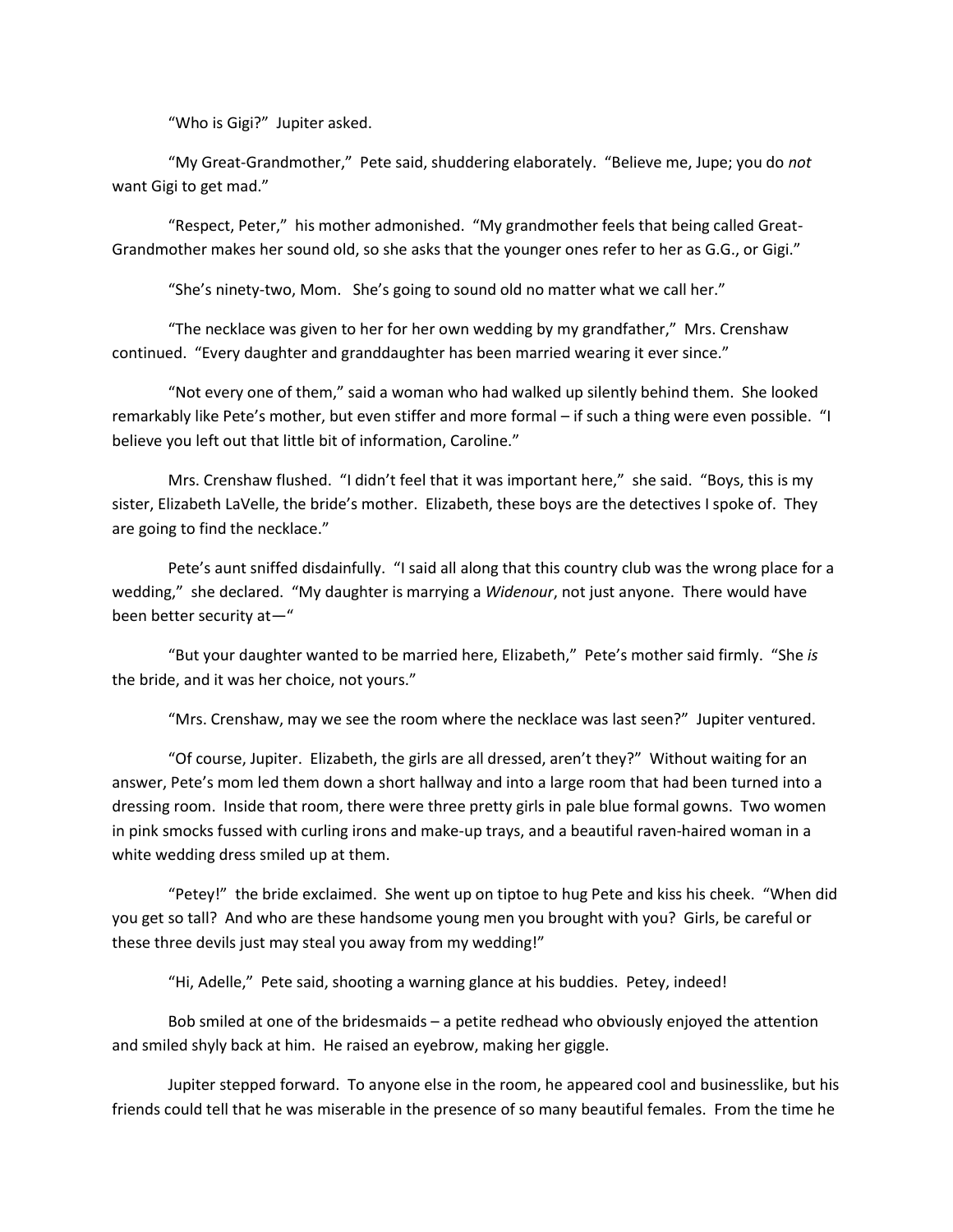had realized that he rather enjoyed the company of pretty girls, he had also lost the ability to think or speak clearly in their presence.

"I'd like to retrace the events, if I may," he said, looking anywhere but at the young ladies. "Mrs. Lavelle, you brought in the box with the necklace and showed it everyone, correct? Who was here, and what happened after that?"

"All three bridesmaids were here," Aunt Elizabeth said. "And the two stylists, Renet and Clarisse. My sister Caroline and I, and my granddaughter Janelle."

"Janelle is the flower girl," Pete explained. "She's a little . . . bit energetic," he finished lamely, withering under the sharp looks from his mother and his aunt.

"She's four," Adelle said. "She's my brother Clancy's daughter. She kept getting underfoot and trying to put on all of our make-up and jewelry, saying she wanted to play dress-up. I finally sent her down to entertain Gigi so we could finish getting ready."

"Mrs. LaVelle, where did you place the necklace at that time?"

"Right here." She pointed at a small dressing table covered with flowers.

"And then what happened?"

"Why, the girls and I all got our hair and make-up done, of course. Over there by Renet and Clarisse. And then Adelle sent Janelle away, and the girls and I put on the finishing touches. And that's when we discovered the necklace box was empty."

"I gave each of my bridesmaids a pair of sapphire earrings to match mine," Adelle explained. She gestured at the delicate, teardrop-shaped stones that dangled from her ears. "The earrings sat in their boxes on that table, too, but whoever took the necklace left the earrings alone."

"Mrs. Crenshaw," Bob spoke up. "Pardon me, but Mrs. LaVelle said something about someone who didn't wear the necklace?"

"That was me," Pete's mom said. She gave him an apologetic look. "Gigi didn't approve of my choice and refused to allow me to wear it. No, Peter, we will discuss it later."

Pete clamped his mouth shut, looking absolutely murderous.

Jupiter pinched his lower lip, a sure sign that he was in deep thought. "So," he said slowly; "the only people who left the room are Mrs. Crenshaw, Mrs. Lavelle, and the flower girl. Who, among you, would have a motive?"

"We can rule out Janelle and me," Aunt Elizabeth said. "A child wouldn't do such a thing, and I wouldn't dream of allowing my daughter to be married without it. The wedding will have to be called off."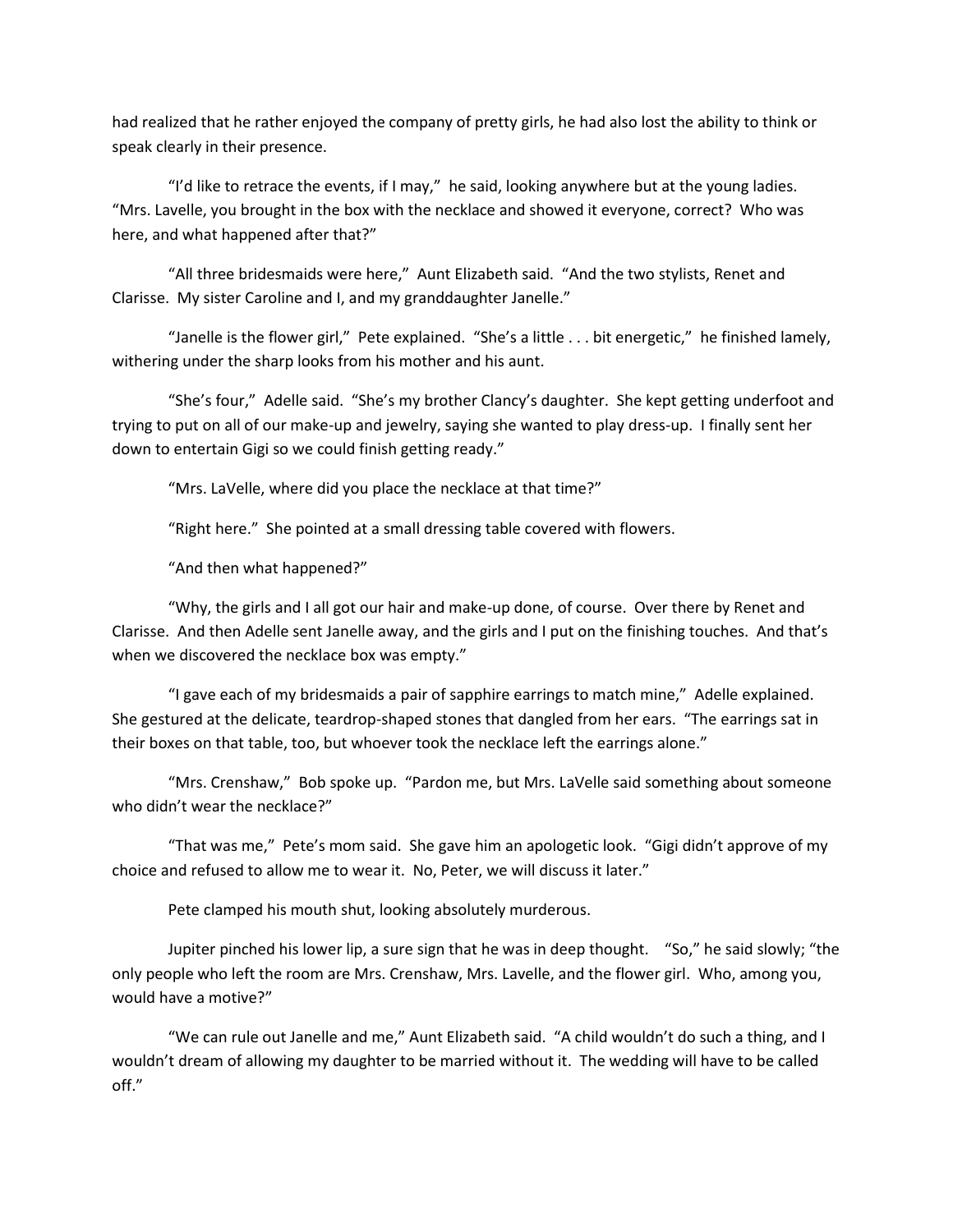"Oh, please, Mother," Adelle sighed. "Nobody's calling anything off. And Aunt Caroline wouldn't do it either. It's impossible. There must be some other explanation."

"My sister wasn't allowed to wear it, so the best revenge she could come up with was to prevent my daughter from wearing it. It's the only possible explanation."

Jupiter frowned and pinched his lip some more. After several minutes of silence, a smile slowly lit up his pudgy face. He beckoned to Pete and murmured something in the tall boy's ear. Pete looked startled, but nodded and excused himself, only to return hand-in-hand with a small curly-haired child in a frivolous white lacy dress.

"Sherlock Holmes once said, 'When you have eliminated the impossible, whatever remains, however improbable, must be the truth'," Jupiter began. "In this case, we have a family heirloom with a great deal of sentimental value, taken from a table where it was surrounded by items of similar monetary value, but less sentimental. From this, we can safely deduce that the thief targeted the necklace and was most likely not in pursuit of financial gain."

"We also have three suspects," he continued. "Mrs. Crenshaw, with revenge as her motive. Mrs. LaVelle, who was unhappy about having control wrested from her grasp. And of course, Janelle."

"What motive could she possibly have?" Mrs. LaVelle scoffed.

Jupiter grinned. "Why, the best motive possible for a four year-old girl," he told them. "Adelle, you said it yourself: she just wanted to play dress-up. Janelle, what did you do with the necklace?"

The child dimpled at Jupe, pleased to be the center of attention. "I gave it to Gigi," she declared. "She's happy now because she's wearing the pretty. Gigi likes playing dress-up."

The silence was deafening. Then Pete's mother snickered. "The old bat," she gasped. "We've been up here in a panic, and she's been sitting down there wearing it the whole time. She had to know we'd be frantic. Adelle, please – I would be honored if you would wear these instead." She reached up and unclasped her own simple string of pearls and held them out to the bride, saying, "My husband gave them to me for our tenth anniversary, so they can be your something old and something borrowed. Your earrings can be your something new and something blue. Don't give that old battleaxe the satisfaction of asking for the other one."

Adelle didn't hesitate. "Thank you, Aunt Caroline," she said, accepting the necklace.

 $"But -"$ 

"Oh, give it up, Mother. It's my wedding, and I never wanted to wear that great big gaudy thing anyway."

While Elizabeth LaVelle sputtered angrily, her daughter hurried over to shake hands with Jupiter and Bob. "Thank you, boys," she said. "Please, stay for the wedding. There's dinner and dancing afterward, and I'm sure Petey would love to have someone to talk to."